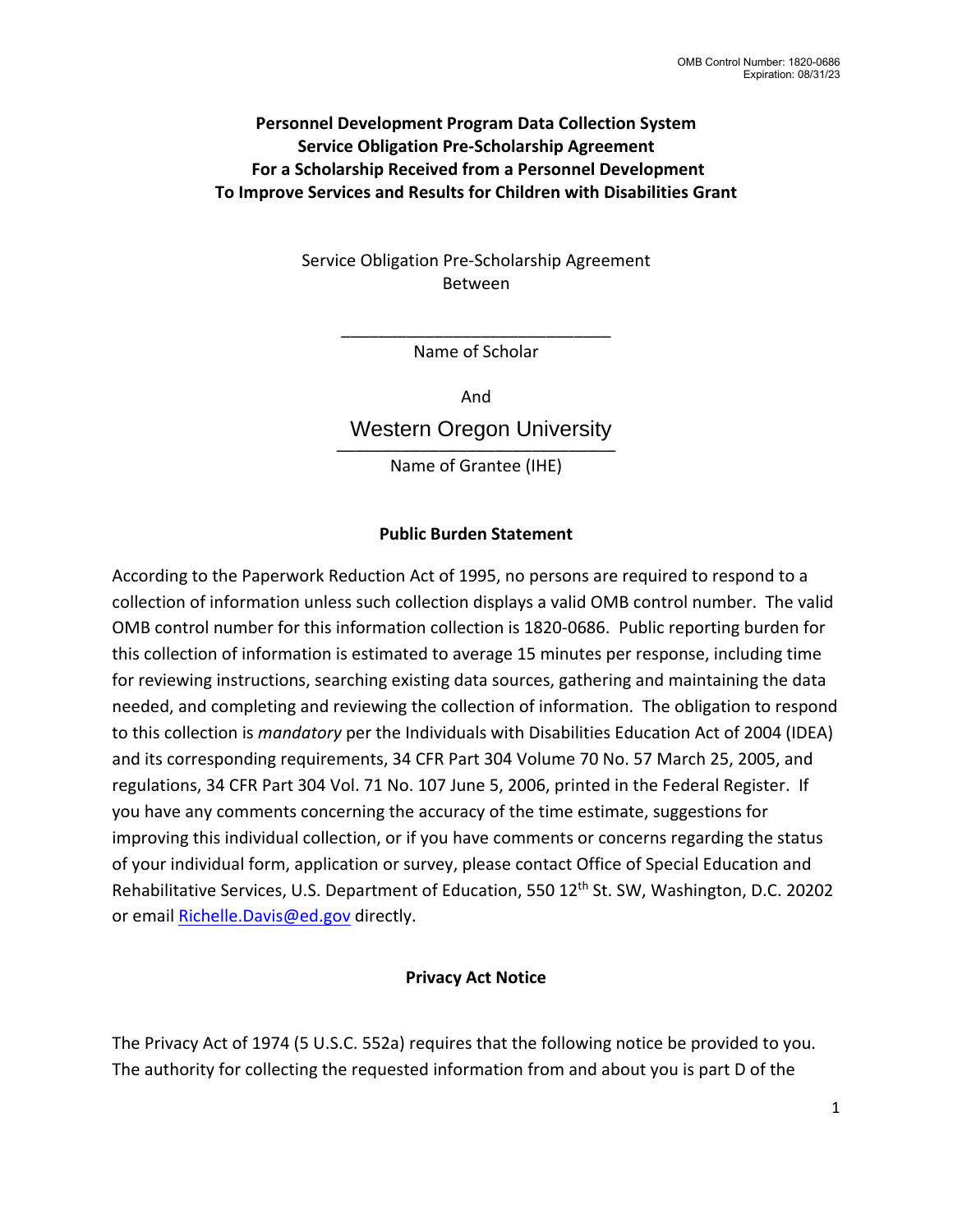Individuals with Disabilities Education Act, as amended by the Individuals with Disabilities Education Improvement Act of 2004. We request your scholar educational information pertinent to the OSEP scholarship grant received whether provided by the scholar, grantee, or other entity, including personally identifiable information (PII), under this authority in order to accurately track your records and to differentiate your financial obligation from other scholars who may have the same name as you. You are advised that your participation in the Office of Special Education (OSEP) Personnel Development Program (PDP) is voluntary and that giving us your student educational information is voluntary, but you must provide the requested information, including your PII, to participate. The information will be used to ensure that recipients of scholarships provided with funds under part D of the IDEA meet specific statutory and regulatory requirements, including service obligation fulfillment or repayment of your financial obligation.

The information in your records may be disclosed to third parties as authorized under routine uses in the appropriate systems of records, either on a case-by-case basis, or, if the Department has complied with the computer matching requirements of the Privacy Act, under a computer matching agreement.

The routine uses of this information include sending the information, in the event of litigation, to the Department of Justice (DOJ), a court, adjudicative body, counsel, party, or witness if the disclosure is relevant and necessary to the litigation. If this information, either alone or with other information, indicates a potential violation of law, we may send it to the appropriate authority for action. We may also send this information to law enforcement agencies if the information is relevant to any enforcement, regulatory, investigative, or prosecutorial responsibility within the receiving entity's jurisdiction. We may send information to the Department of Treasury and to credit agencies to verify the identity and location of the debtor and to the Department of Treasury, collection agencies, and employers of the scholarship recipient in order to service or collect on the debt. We may send information to members of Congress if you ask them to help you with questions related to this Program. In circumstances involving employment complaints, grievances, or disciplinary actions, we may disclose relevant records to adjudicate or investigate the issues. If provided for by a collective bargaining agreement, we may disclose records to a labor organization recognized under 5 U.S.C. Chapter 71. If necessary for the Department to obtain advice from the DOJ, we can disclose information to the DOJ. We may disclose information to the DOJ or the Office of Management and Budget (OMB) to help us determine whether the Freedom of Information Act requires the disclosure of particular records. We can disclose records to contractors if we contract with an entity to perform functions that require the disclosure of the records. Finally, disclosures may be made to OMB as necessary under the requirements of the Credit Reform Act.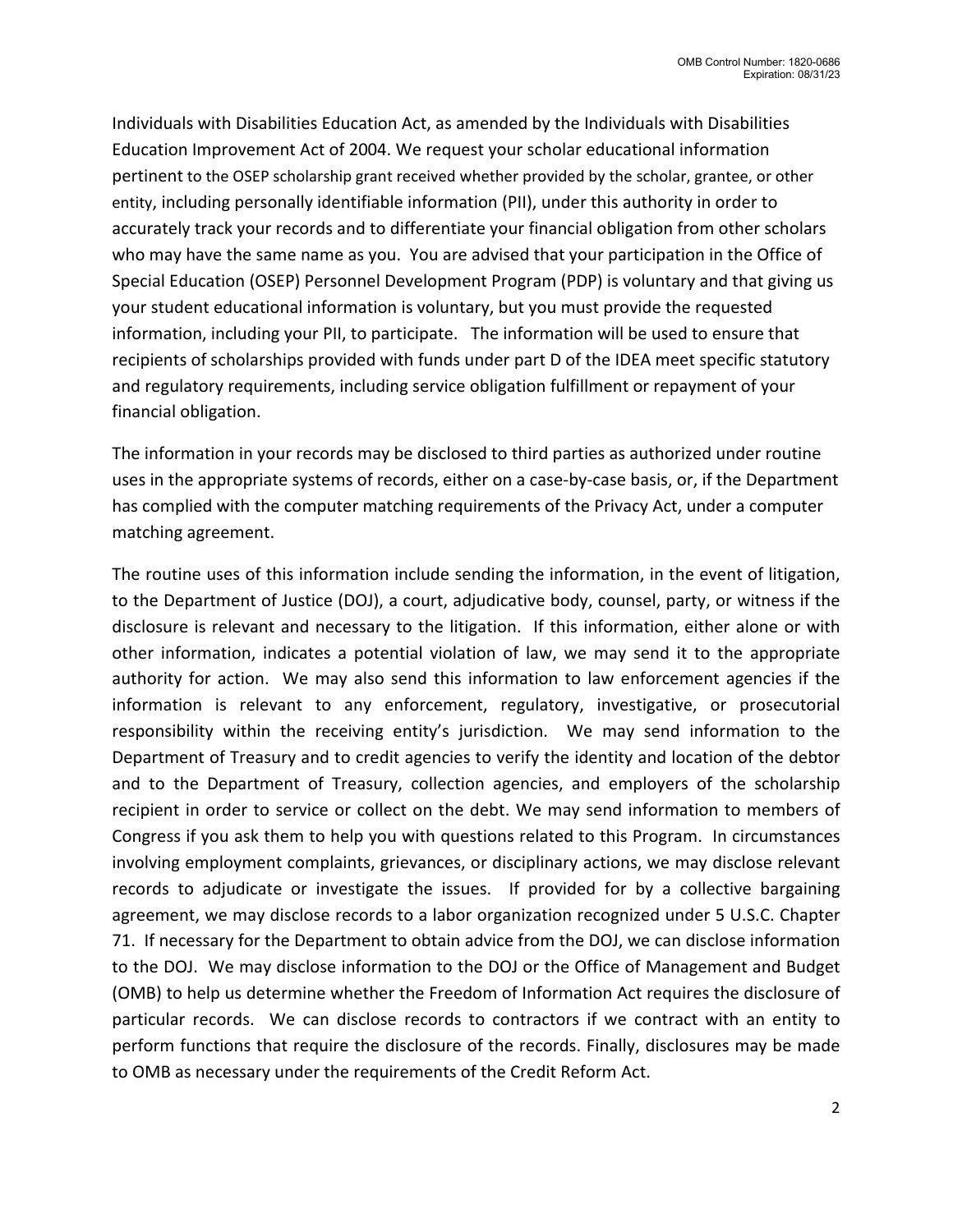**Prior to granting a scholarship, the grantee will require each scholar to use the OMBapproved Pre-scholarship Agreement in which the scholar agrees to the terms and conditions set forth in the regulations published on June 5, 2006 implementing section 662(h) of IDEA (see 34 CFR part 304), including the requirement that the Secretary track the service obligations of scholarship recipients. The regulations and the Frequently Asked Questions (FAQs) are also available at** <https://pdp.ed.gov/OSEP/Home/Regulation> and [https://pdp.ed.gov/OSEP/Home/faq/.](http://www.serviceobligations.ed.gov/2006faq.cfm.)

The U.S. Department of Education has established the Personnel Development Program Data Collection System (PDPDCS). One of the system's primary responsibilities is to track the service obligations of scholars funded by PDP grants awarded in Federal fiscal year 2005 and any year thereafter.

The PDPDCS's address is: OSEP PDP Data Collection System 1600 Research Blvd, RB 2268 Rockville, MD 20850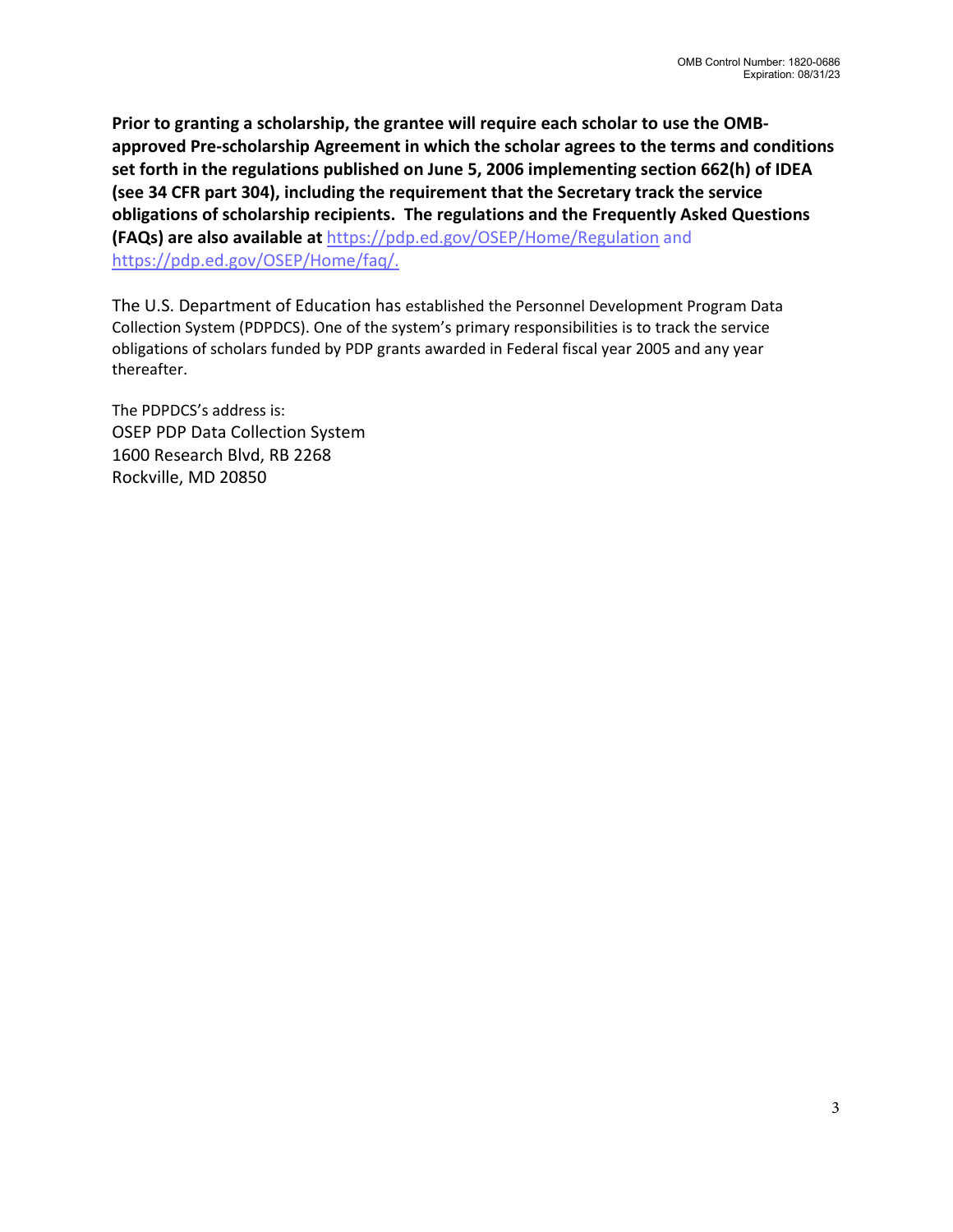### **To Be Completed by the Grantee**

| Grant Award Number: H325 K 18 0003                                               |                                  |                                                                           |           |  |  |
|----------------------------------------------------------------------------------|----------------------------------|---------------------------------------------------------------------------|-----------|--|--|
| Grantee:                                                                         | <b>Western Oregon University</b> |                                                                           |           |  |  |
| <b>Project Title:</b>                                                            |                                  | WOU Project Hive: Increasing Interpreter Capacity in Educational Settings |           |  |  |
| <b>Course of Study or Program:</b> Master of Arts in Interpreting Studies (MAIS) |                                  |                                                                           |           |  |  |
| <b>Project Director:</b>                                                         |                                  | Elisa M. Maroney, Ph.D.                                                   |           |  |  |
| 6/21/2022<br>Date of Scholarship Assistance and Service Obligation Meeting:      |                                  |                                                                           |           |  |  |
| <b>Estimated Total Amount of Training in Academic Years:</b>                     |                                  |                                                                           | 1.5 years |  |  |
| <b>Estimated Total Amount of Funding That Will Be Provided:</b>                  |                                  |                                                                           | \$20,294  |  |  |
| Date of Enrollment*:                                                             |                                  |                                                                           | 6/01/2022 |  |  |

\* Please provide the date the scholar enrolled in the OSEP-funded training program, which may or may not have been the date the scholar began receiving funding through the grant.

#### **Scholar Contact Information**

| <b>Scholar Name:</b>                    |  |  |  |  |
|-----------------------------------------|--|--|--|--|
| Date of Birth:                          |  |  |  |  |
| <b>Social Security Number*:</b>         |  |  |  |  |
| <b>Permanent Street Address:</b>        |  |  |  |  |
| <b>Permanent City, State, Zip Code:</b> |  |  |  |  |
| <b>Primary E-mail Address:</b>          |  |  |  |  |
| Do not use a university email address   |  |  |  |  |
| <b>Alternative E-mail Address:</b>      |  |  |  |  |
| Cell phone number:                      |  |  |  |  |
| Home phone number:                      |  |  |  |  |

\*Social security number must be redacted after the grantee has entered it into the Personnel Development Program Data Collection System (PDPDCS), and prior to uploading this form into the PDPDCS.

#### **Alternate Contact Information**

Address and contact information for a relative or other person through which PDPDCS may contact the scholar, if necessary.

| Name:                    |
|--------------------------|
| <b>Relationship:</b>     |
| <b>Street Address:</b>   |
| City, State, Zip Code:   |
| <b>Telephone Number:</b> |
| <b>E-mail Address:</b>   |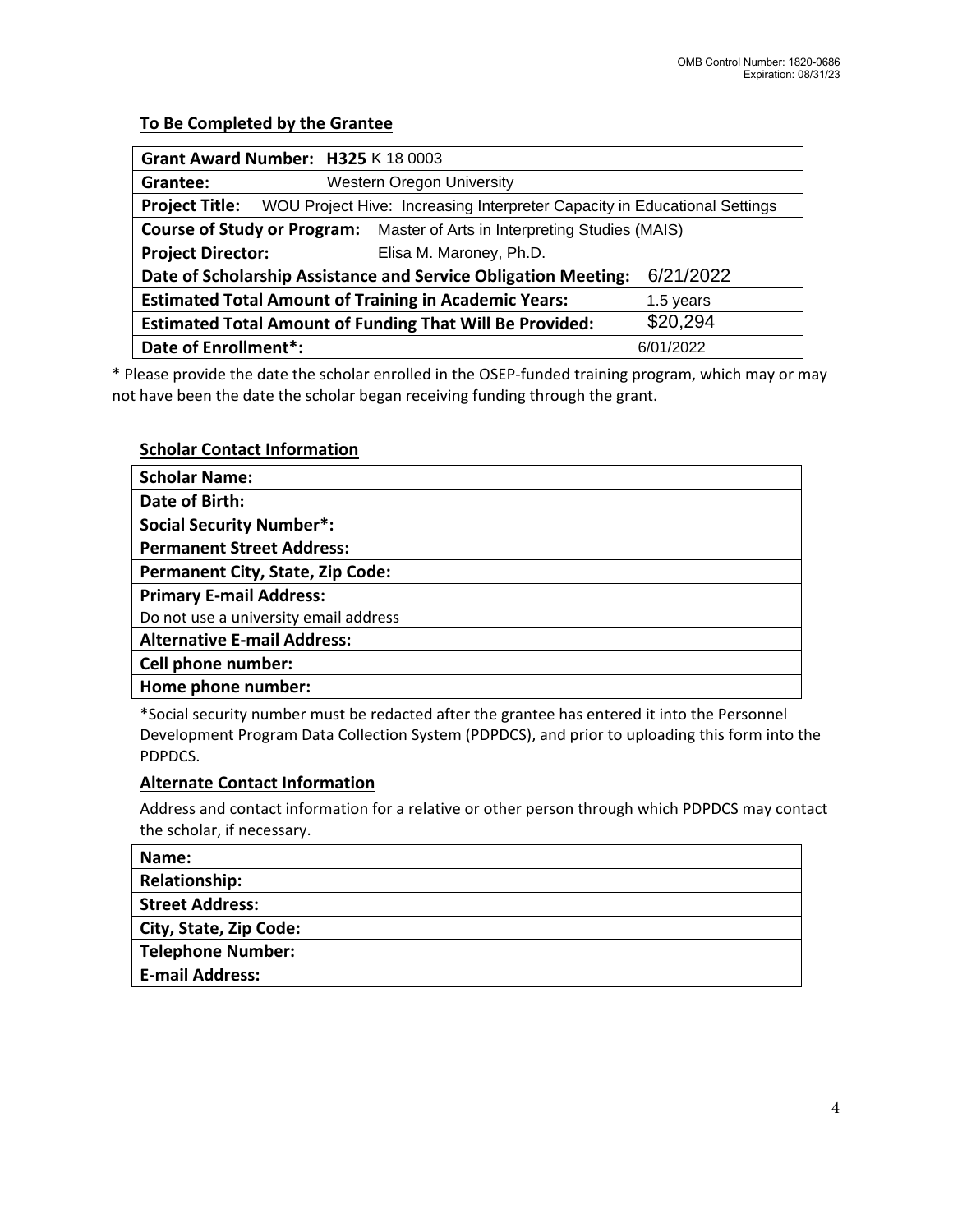### **To Be Completed by Scholar**

I have read and agree to the Service Obligation Regulations (34 CFR §304.30 Requirements for Scholar) and [Frequently Asked Questions](https://pdp.ed.gov/OSEP/Home/regulatoryfaqs) guidance, including statements (a) through (I) below:

- a) Upon exiting the training program, I must subsequently maintain eligible employment: 1) on a full-time or full-time equivalent basis; and 2) for a period of at least two years for every academic year for which scholarship assistance was received;
- b) I understand that eligible employment is defined as a position in which:

1) The employment position is a paid position. The position is not funded by the Office of Special Education Program's Personnel Development Grant Program.

2) The work completed as part of an internship, practicum, or any other workrelated requirement necessary to complete my preparation program cannot be used toward my service obligation fulfillment.

3) The employment position must meet the criteria for direct service or indirect service.

a) If providing direct service, the employment positions must meet the following criteria:

i) At least 51 percent of the infants, toddlers, and children to whom the individual provides services are receiving special education, related services, or early intervention services from the individual; or

ii) The individual spends at least 51 percent of his or her time providing special education, related services, or early intervention services to infants, toddlers, and children with disabilities; and

iii) If serving children, the children served must fall under the definition of eligible children as described in section 602(3) of IDEA (see IDEA section 602(3), https://pdp.ed.gov/OSEP/Regulation/ ProgramRegsIDEA602#childdisability for the IDEA definition).

b) If providing indirect service, the employment position must meet the following criteria:

i) If the position involves supervision including in the capacity of a principal, teaching at the postsecondary level, research, policy, technical assistance, program development, or administration, the individual spends at least 51 percent of his or her time performing work related to the training for which a scholarship was received under section 662 of  $\frac{1}{5}$ the Act available on the PDPDCS website at: https://pdp.ed.gov/OSEP/ Regulation/ProgramRegsIDEA662.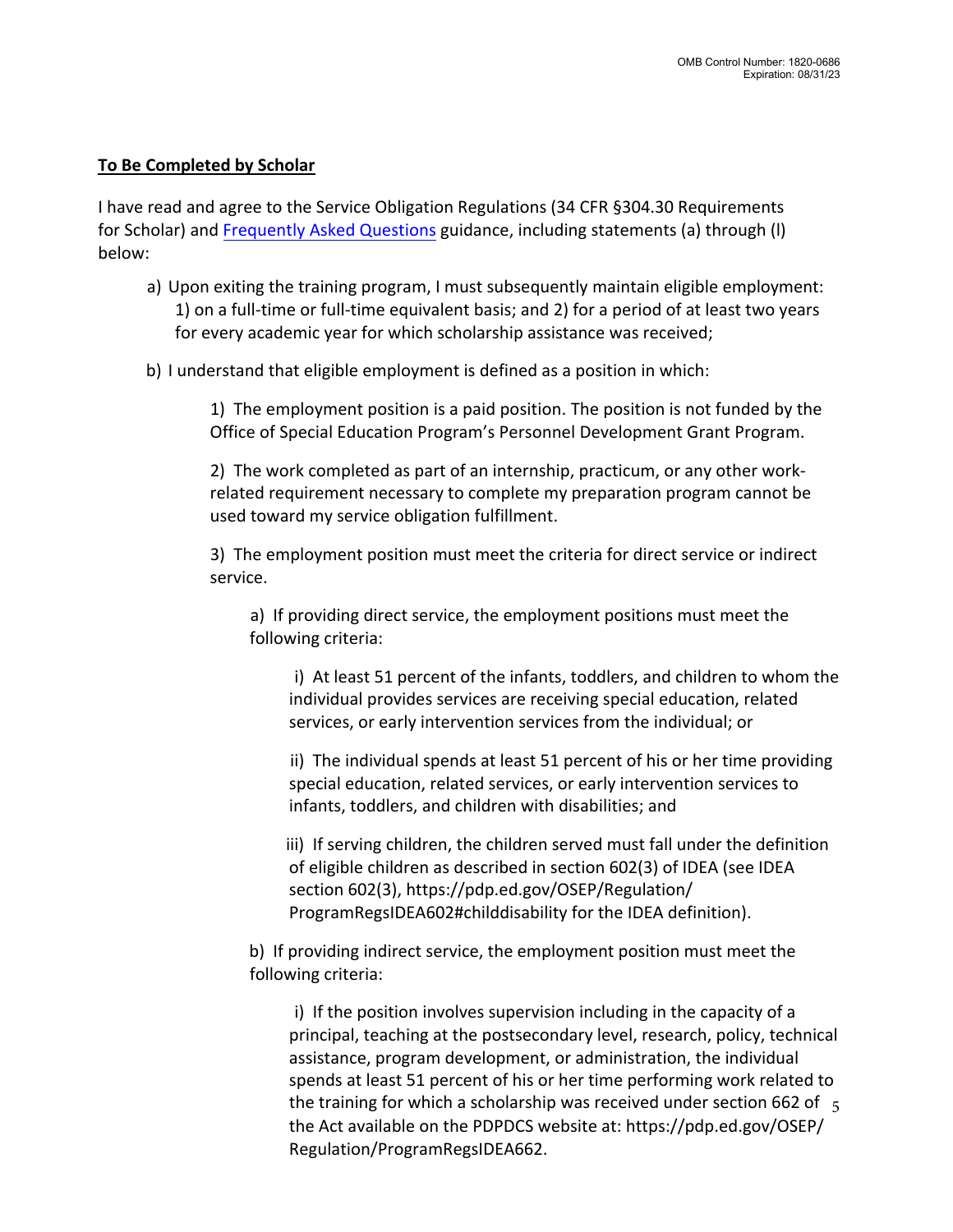- c) I understand that I may begin eligible employment subsequent to completion of the training program or the completion of one academic year of the training for which my scholarship assistance was received;
- d) I understand that I will receive credit toward service obligation only after my employer has verified my eligible employment and that I have a responsibility for obtaining verification of eligible employment;
- e) I must complete the service obligation within the period ending not more than the sum of the number of years required (at least two years for every academic year for which scholarship assistance was received), plus five additional years, from the date I complete the training (§304.30(f)(1));
- f) The U.S. Department of Education may grant a deferral or an exception to the service obligation or repayment requirements upon request (§304.23(a)), if I can provide sufficient evidence to substantiate eligibility;
- g) Within 30 days of completion of my training, I will inform the U.S. Department of Education of my intention to (1) complete my service obligation through eligible employment (by logging into the Personnel Development Program Data Collection System (PDPDCS) at [https://pdp.ed.gov/OSEP\)](https://pdp.ed.gov/OSEP) or (2) repay the total amount of funding received (by contacting the PDPDCS Help Desk at [serviceobligation@ed.gov](mailto:serviceobligation@ed.gov) or 1-800-285-6276)
- h) I understand that, under section 304.30(j)(4), I will enter repayment status and be referred for repayment to the U. S. Department of Education, Accounts Receivable and Bank Management Division when:

1) I inform the grantee representative or the U. S. Department of Education that I do not plan to fulfill the service obligation under this agreement;

2) I fail to begin or maintain employment making it impossible to complete the service obligation within the number of years required; or

3) I discontinue enrollment in the course of study at the educational institution or agency designated in my scholarship; (Note: This provision does not apply if I have completed at least one year of a program that is more than one year in duration.);

- i) I have completed the Certification of Eligibility for Federal Assistance form (ED [80-0016\);](https://www2.ed.gov/fund/grant/apply/appforms/ed80-016.pdf)
- j) I understand there is no guarantee of federal funding for the duration of my training;
- k) I have received and read the [Frequently Asked Questions;](https://pdp.ed.gov/OSEP/Home/faq/) and
- l) I agree to comply with the requirement to provide the information necessary to the U.S. Department of Education to track my service obligation, including social security number, address, and employment status (304.30(h)(i)).